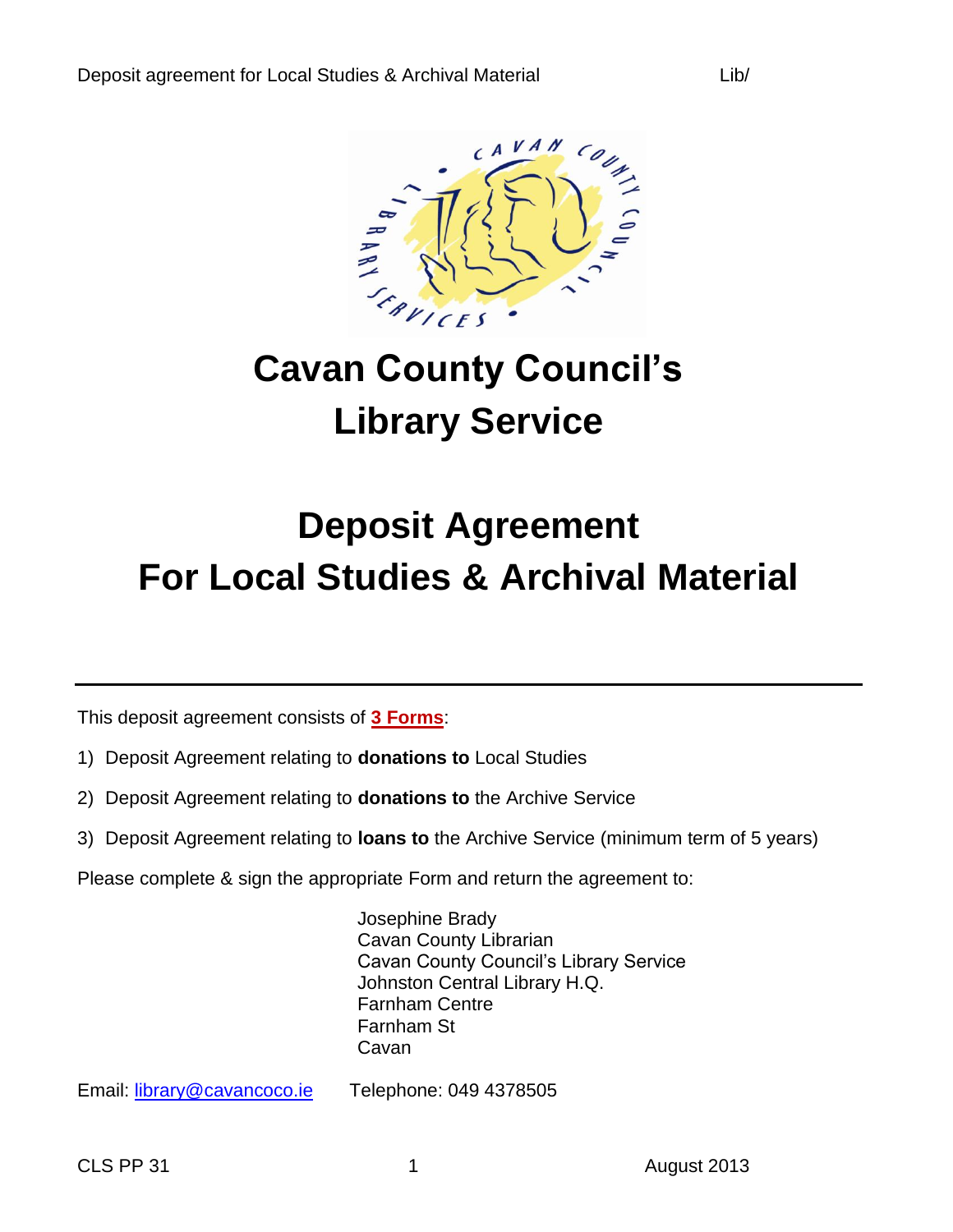### **Form 1: Donations to Local Studies**

Deposit agreement between Cavan County Council's Library Service and

**\_\_\_\_\_\_\_\_\_\_\_\_\_\_\_\_\_\_\_\_\_\_\_\_\_\_\_\_\_\_\_\_\_\_** (Donator's name in full)

#### **Description of donation**

**Terms and Conditions of Donation:**

- 1. Cavan County Council's Library Service reserves the right to accept or reject a donation.
- 2. By this agreement, \_\_\_\_\_\_\_\_\_\_\_\_\_\_\_\_\_\_\_\_\_\_\_\_\_\_\_\_\_ (Donator's name in full) donates the described item(s) to Cavan County Council's Library Service.

**\_\_\_\_\_\_\_\_\_\_\_\_\_\_\_\_\_\_\_\_\_\_\_\_\_\_\_\_\_\_\_\_\_\_\_\_\_\_\_\_\_\_\_\_\_\_\_\_\_\_\_\_\_\_\_\_\_\_\_\_\_\_\_\_\_\_\_\_\_\_\_\_\_\_\_**

**\_\_\_\_\_\_\_\_\_\_\_\_\_\_\_\_\_\_\_\_\_\_\_\_\_\_\_\_\_\_\_\_\_\_\_\_\_\_\_\_\_\_\_\_\_\_\_\_\_\_\_\_\_\_\_\_\_\_\_\_\_\_\_\_\_\_\_\_\_\_\_\_\_\_\_**

**\_\_\_\_\_\_\_\_\_\_\_\_\_\_\_\_\_\_\_\_\_\_\_\_\_\_\_\_\_\_\_\_\_\_\_\_\_\_\_\_\_\_\_\_\_\_\_\_\_\_\_\_\_\_\_\_\_\_\_\_\_\_\_\_\_\_\_\_\_\_\_\_\_\_\_**

- 3. Donations must be outright and unconditional. Cavan County Council's Library Service becomes the owner of the described item(s).
- 4. Donations are accepted on the basis that access, location and disposal of donations will be determined by Cavan County Council's Library Service.
- 5. The described item(s) will be made available to researchers as soon as processing has been completed and in accordance with the Local Studies Service's normal access regulations. Details of the described item(s) may be made available in a number of formats including online via library websites.
- 6. Cavan County Council's Library Service adheres to current copyright legislation for the purposes of the use of the described item(s) and publication of parts of it. Researchers must apply in writing to the County Librarian seeking permission to publish any content from the Local Studies Collection.
- 7. Donations are accepted on the basis that Cavan County Council's Library Service has the right to digitise the described item(s).
- 8. Donations are accepted on the basis that Cavan County Council's Library Service has the right to publish donated material on Library websites, and utilise content for exhibitions and educational purposes.
- 9. By signing this Form the donator is confirming that he/she is the sole legal owner of the described item(s).

| <b>Donators Signature:</b>           |       |  |  |
|--------------------------------------|-------|--|--|
| Donators Address:                    |       |  |  |
| <b>County Librarian's Signature:</b> | Date: |  |  |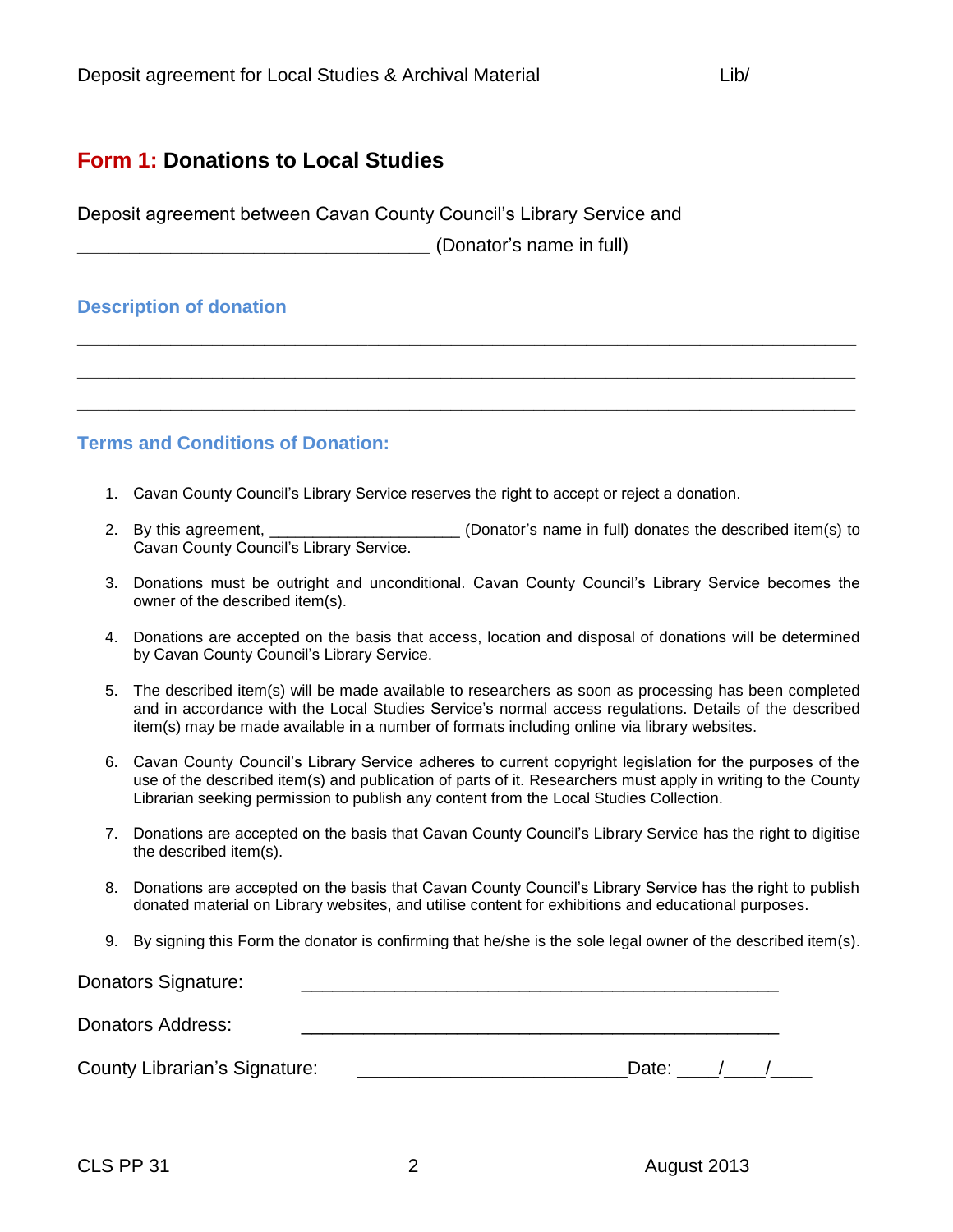## **Form 2: Donations to the Archive Service**

Deposit agreement between Cavan County Council's Library Service and

**\_\_\_\_\_\_\_\_\_\_\_\_\_\_\_\_\_\_\_\_\_\_\_\_\_\_\_\_\_\_\_\_\_\_** (Donator's name in full)

### **Description of donation**

**Terms and Conditions of Donation:**

- 1. Cavan County Council's Library Service reserves the right to accept or reject a donation.
- 2. By this agreement, the same of the same in full) donates the described item(s) to Cavan County Council's Library Service.

**\_\_\_\_\_\_\_\_\_\_\_\_\_\_\_\_\_\_\_\_\_\_\_\_\_\_\_\_\_\_\_\_\_\_\_\_\_\_\_\_\_\_\_\_\_\_\_\_\_\_\_\_\_\_\_\_\_\_\_\_\_\_\_\_\_\_\_\_\_\_\_\_\_\_\_**

**\_\_\_\_\_\_\_\_\_\_\_\_\_\_\_\_\_\_\_\_\_\_\_\_\_\_\_\_\_\_\_\_\_\_\_\_\_\_\_\_\_\_\_\_\_\_\_\_\_\_\_\_\_\_\_\_\_\_\_\_\_\_\_\_\_\_\_\_\_\_\_\_\_\_\_**

**\_\_\_\_\_\_\_\_\_\_\_\_\_\_\_\_\_\_\_\_\_\_\_\_\_\_\_\_\_\_\_\_\_\_\_\_\_\_\_\_\_\_\_\_\_\_\_\_\_\_\_\_\_\_\_\_\_\_\_\_\_\_\_\_\_\_\_\_\_\_\_\_\_\_\_**

- 3. Donations must be outright and unconditional. Cavan County Council's Library Service becomes the owner of the described item(s).
- 4. Donations are accepted on the basis that access, location and disposal of donations will be determined by Cavan County Council's Library Service.
- 5. The described item(s) will be arranged, listed and stored to full archival standards and appropriate preservations/conservation methods will be applied
- 6. The described item(s) will be made available to researchers as soon as processing has been completed and in accordance with the Archive Service's normal access regulations. Details of the described item(s) may be made available in a number of formats including online via library websites.
- 7. Cavan County Council's Library Service adheres to current copyright legislation for the purposes of the use of the described item(s) and publication of parts of it. Researchers must apply in writing to the County Librarian seeking permission to publish any content from the Local Studies Collection.
- 8. Donations are accepted on the basis that Cavan County Council's Library Service has the right to digitise the described item(s).
- 9. Donations are accepted on the basis that Cavan County Council's Library Service has the right to publish donated material on Library websites, and utilise content for exhibitions and educational purposes.
- 10. By signing this Form the donator is confirming that he/she is the sole legal owner of the described item(s).

| Donator's Signature:          |       |  |  |
|-------------------------------|-------|--|--|
| Donator's Address:            |       |  |  |
| County Librarian's Signature: | Date: |  |  |